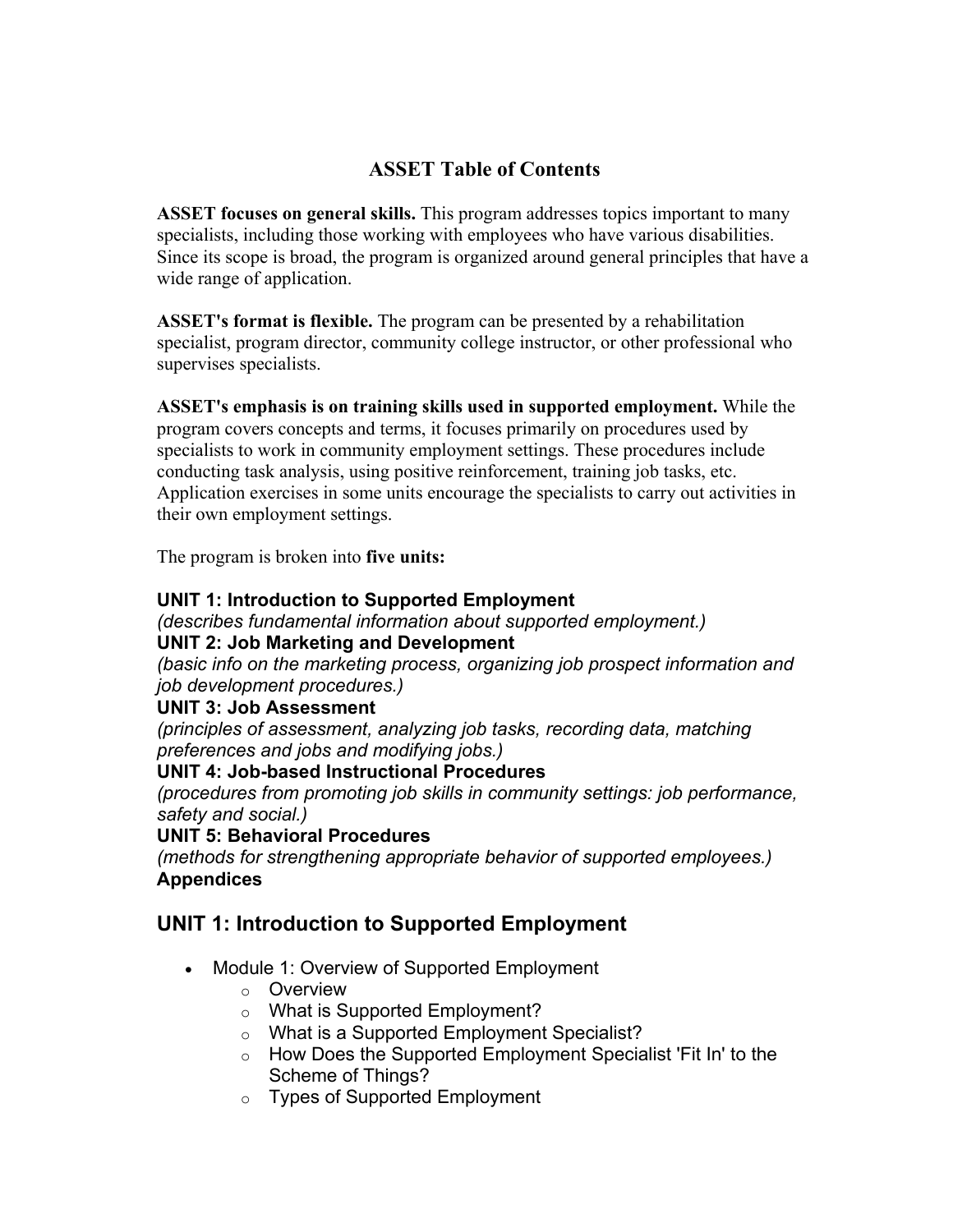- Module 2: Descriptions of Individuals with Disabilities
	- o Overview
	- o Important Considerations about Supported Employment
	- o Understanding Employees with Disabilities
	- o Understanding Supported Employees with Physical or Neuromuscular Disabilities
	- $\circ$  Understanding Supported Employees with Learning Disabilities
	- $\circ$  Understanding Supported Employees with Chronic Mental Illness
	- $\circ$  Understanding Supported Employees with Traumatic Brain Injury
	- o Understanding Supported Employees with Autism
	- $\circ$  Understanding Supported Employees with Blindness or Low Vision
	- $\circ$  Understanding Supported Employees with Deafness or Hearing Loss
	- $\circ$  Supported Employees with Other Disabilities
- Module 3: History of Supported Employment
	- o Overview
	- $\circ$  1800-1950: Institutionalization of Individuals With Disabilities
	- $\circ$  1950-1980: Legal Rights for Individuals with Disabilities
	- $\circ$  1980-present: Community Integration and Employment Epilogue
- Module 4: The Individual Program Plan
	- o Overview
	- o What is Career Planning for Supported Employees?
	- o What is an IPP, and How Does It Relate to the Career Goals?
	- o Purpose of the IPP
	- $\circ$  IPP Participants: The Interdisciplinary Team
	- o Components of the IPP
	- o What Skills Do IPP's Address?
	- o Putting It All Together: A Case Study of Career And IPP Goals
	- $\circ$  Some notes on the Individual Transition Pan
- Module 5: Employment in Integrated Settings
	- o Overview
	- o What is Integration?
	- o Types of Integration
	- o Advantages of Integration
	- o Potential Problems encountered in Integration
	- o Some Ways to Troubleshoot Social Integration Problems
	- o Some Ways to Troubleshoot Physical Integration Problems
	- $\circ$  Developing Employment Support Systems in the Workplace
	- o Transition from School to Integrated Work Settings
	- o What Does Transition Mean to a Supported Employment Specialist?

## **UNIT 2: Job Marketing and Development**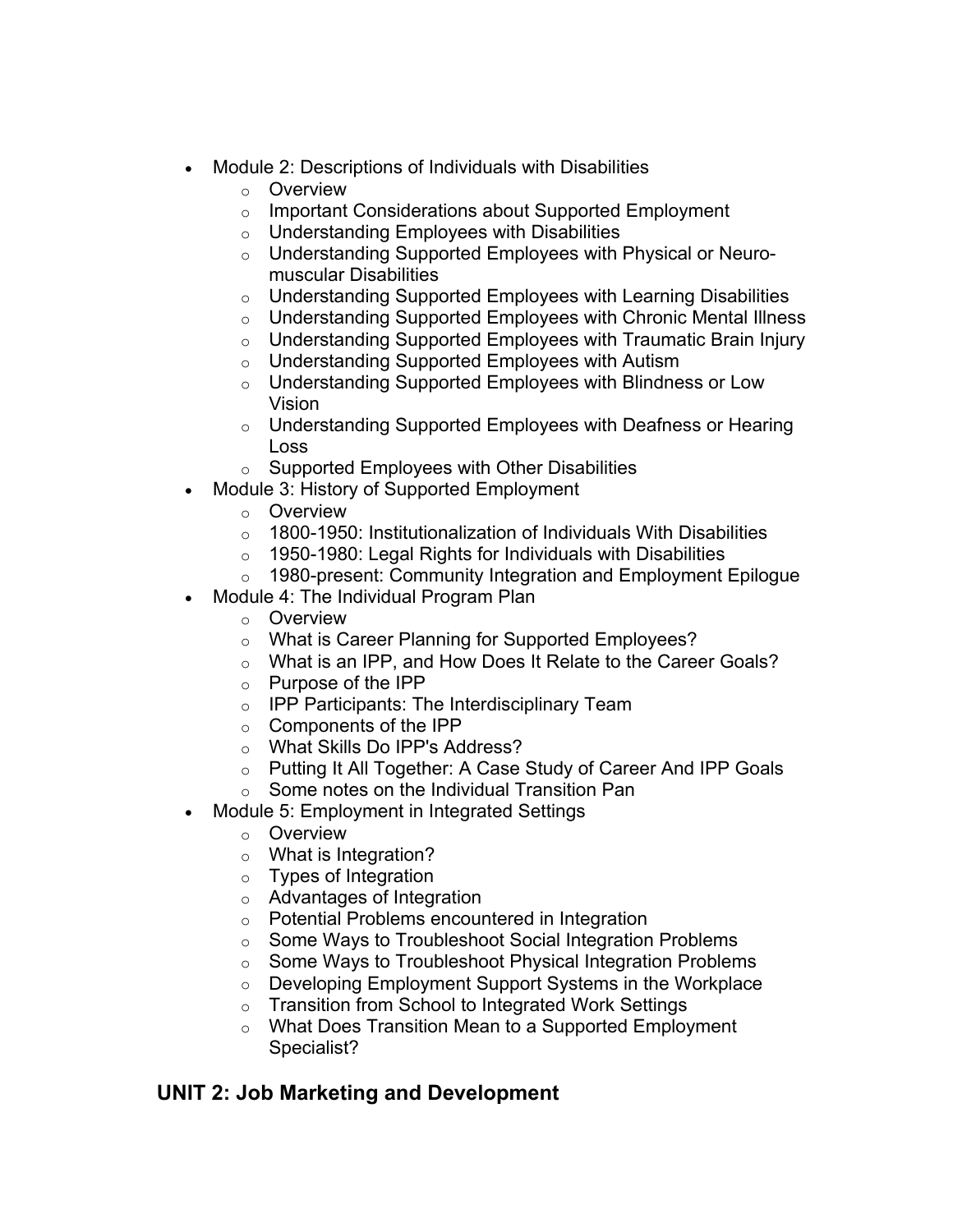- Module 1: The Marketing Process
	- o Overview
	- o What Does Marketing Have to Do With Supported Employment?
	- o What Does Supported Employment have to Offer Business?
	- o What is the Specialist's Role in Marketing?
	- o Contacting Employers to Market Supported Employment
	- o Myths Held by Some Employers Towards Job Seekers with **Disabilities**
- Module 2: Gathering Information on Jobs
	- o Overview
	- o How do I assess the Labor Market?
	- o Compiling and Organizing Information
	- $\circ$  Developing a Concise List of Job Prospects
	- o How Can Job Seekers Assist in Developing Jobs?
- Module 3: The Developing Job Placements
	- o Overview
	- o We've Got a Lead! Now What?
	- o How Do We Survive the Interview?
	- o A Checklist of Do's and Don'ts for Developing Jobs
	- o Negotiations
	- $\circ$  Establishing an Agreement with the Employer
	- o Developing Jobs for Crews or Enclaves
	- o Getting Family Members Involved
	- o Troubleshooting Job Development Problems

## **UNIT 3: Job Assessment**

- Module 1: Principles of Assessment
	- o Overview
	- o Assessment Principles
- Module 2: Analyzing Jobs and Tasks
	- o Overview
	- o What is Job Analysis?
	- o What Information is Collected In a Job Analysis?
	- o Where Does Job Analysis Fit into the Sequence of Assessment Activities?
	- o Sources of Information
	- $\circ$  Conducting a Job Analysis
	- o What is Task Analysis?
	- o How to Analyze a Task
- Module 3: Recording Data on Task Performance
	- o Overview
	- o What Are Data Recording Procedures?
	- o Recording Performance Using Probes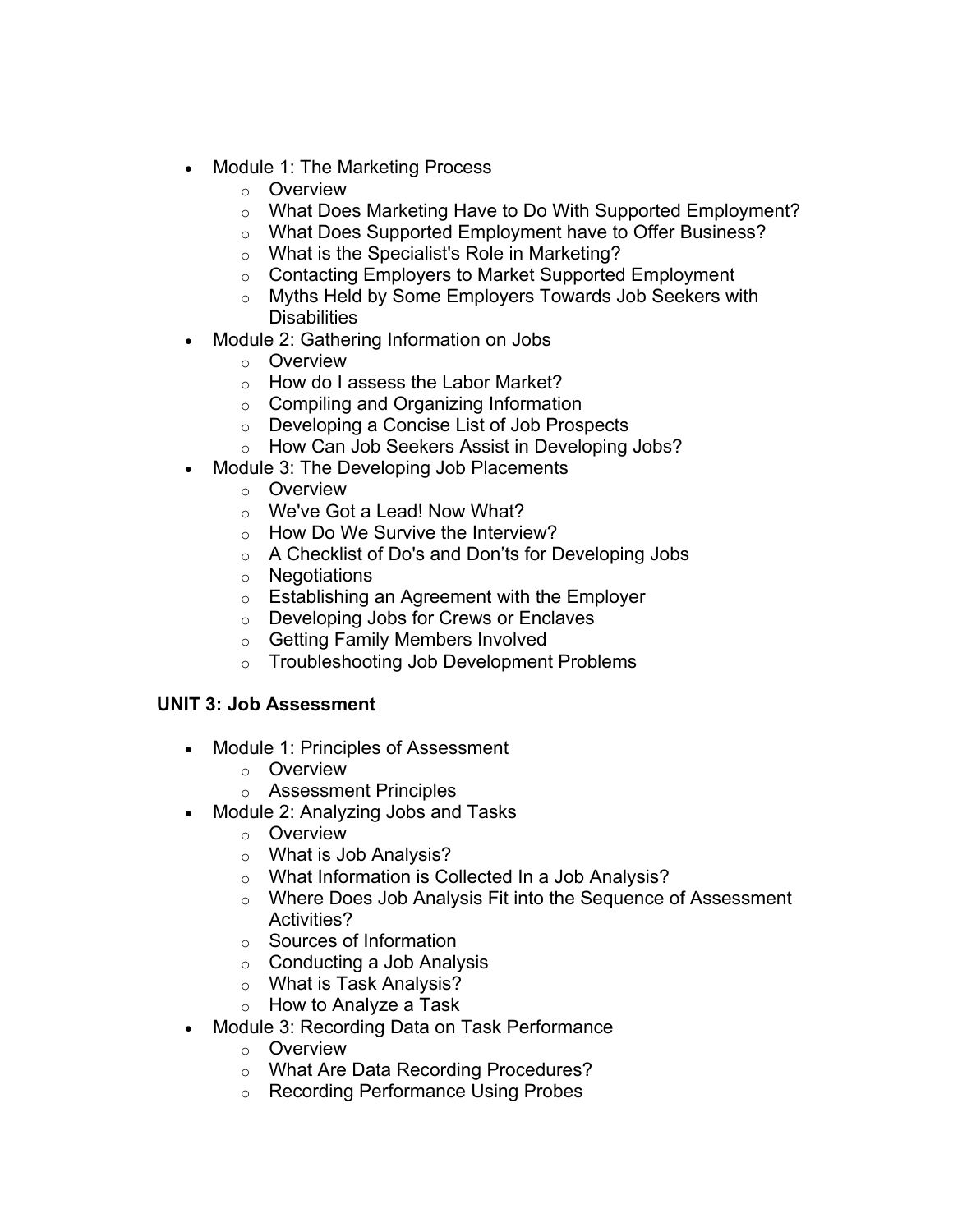- o OK, So How Does All This Fit Together?
- o How Do I Select the Best Recording Procedure for a Task?
- o What About Writing Notes on My Observations?
- Module 4: Matching Preferences, Jobs, and Skills
	- o Overview
	- o How Do I Match Skills and Preferences to Jobs?
	- o One Approach Job Matching
- Module 5: Modifying Jobs
	- o Overview
	- o What is Job Modification?
	- o Modification Procedures
	- o When are Job Modifications Needed?

# **UNIT 4: Job-Based Instructional Procedures**

- Module 1: Principles of Job-Based Instruction
	- o Principles that Guide Delivery of Instruction to Supported **Employees**
- Module 2: Strengthening Job Performance Skills
	- o Overview
	- o What are Job Performance Skills?
	- o Delivering Instruction to Strengthen Job Performance Skills
	- o OK, So How Does All This Fit Together?
	- o What Should I Do When I Run Into Problems?
- Module 3: Strengthening Safety Skills
	- o Overview
	- o What are Safety Skills?
	- o What Problems May be Encountered?
	- o How to Strengthen Safety Skills in the Workplace
- Module 4: Strengthening Job-related Social Skills
	- o Overview
	- o How are Social Skills Important on a Job?
	- o What Social Problems May be Encountered on the Job?
	- o Goals of Social Skills Instruction
	- o Strengthening Social Skills
	- o Other Ways to Strengthen Social Skills
	- o Guidelines for Strengthening Social Skills
- Module 5: Fading Assistance While Maintaining Skills
	- o Overview
	- o What is Fading Assistance?
	- o Why is Fading Assistance Important?
	- o Fading Starts on Day One
	- o Fading Assistance by Substituting Other Cues
	- o Don't Do It Just When I'm Around!